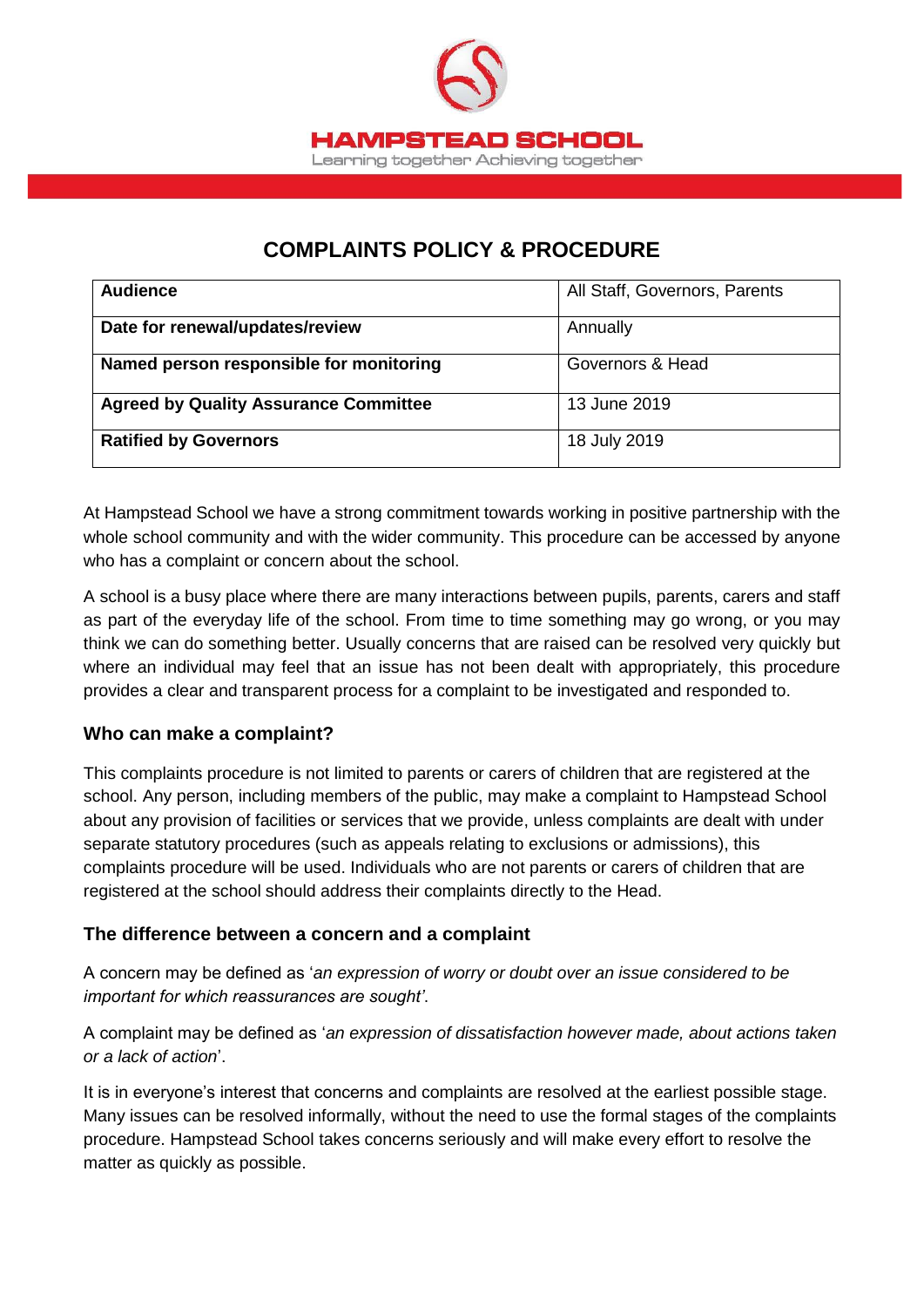If you have difficulty discussing a concern with a particular member of staff, we will respect your views. In these cases, the Head will refer you to another staff member. Similarly, if the member of staff directly involved feels unable to deal with a concern, the Head will refer you to another staff member. The member of staff may be more senior but does not have to be. The ability to consider the concern objectively and impartially is more important.

We understand however, that there are occasions when people would like to raise their concerns formally. In this case, Hampstead School will attempt to resolve the issue internally, through the stages outlined within this complaints procedure.

### **How to raise a concern or make a complaint**

A concern or complaint can be made in person, in writing or by telephone. They may also be made by a third party acting on behalf on a complainant, as long as they have appropriate consent to do so.

Concerns should be raised with either the class teacher or the Head. We will generally respond within 15 school days. Should the concern be of sufficient seriousness or be unlikely to be resolved informally, the Head may respond under Stage 1 of this procedure. We resolve most concerns informally but if the issue remains unresolved, the next step is to make a formal complaint.

Complainants should not approach individual governors to raise concerns or complaints. They have no power to act on an individual basis and it may also prevent them from considering complaints at Stage 2 of the procedure.

Complaints against school staff (except the Head) should be made in the first instance, to the Head via the Head's PA*.* Please mark them as Private and Confidential.

Complaints that involve or are about the Head should be addressed to the Chair of Governors via the Clerk to the Governing Body. Please mark them as Private and Confidential.

Complaints about the Chair of Governors, any individual governor or the whole governing body should be addressed to the Clerk to the Governing Body. Please mark them as Private and Confidential.

For ease of use, a template complaint form is included at the end of this procedure. If you require help in completing the form, please contact the Administration Office. You can also ask third party organisations like Citizens Advice to help you.

In accordance with equality law, we will consider making reasonable adjustments if required, to enable complainants to access and complete this complaints procedure – for instance, providing information in alternative formats, assisting complainants in raising a formal complaint or holding meetings in accessible locations.

### **Anonymous complaints**

We will not normally investigate anonymous complaints. However, the Head or Chair of Governors, if appropriate, will determine whether the complaint warrants an investigation.

### **Time scales**

You must raise the complaint within three months of the incident or, where a series of associated incidents have occurred, within three months of the last of these incidents. We will consider complaints made outside of this time frame if exceptional circumstances apply.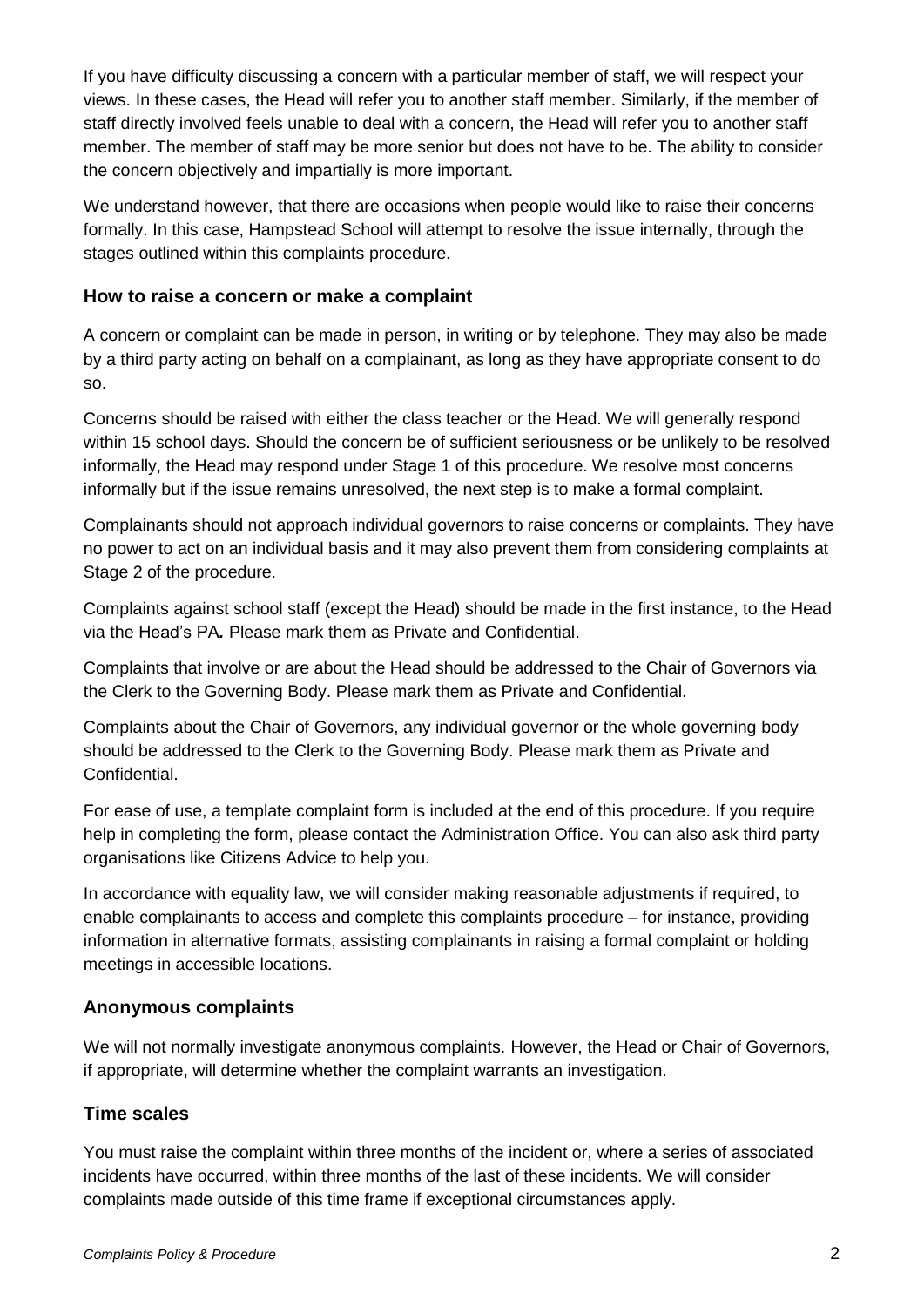### **Complaints received outside of term time**

We will consider complaints made outside of term time to have been received on the first school day after the holiday period.

### **Scope of this Complaints Procedure**

This procedure covers all complaints about any provision of community facilities or services by Hampstead School, other than complaints that are dealt with under other statutory procedures, including those listed below.

| <b>Exceptions</b>                 | Who to contact                                            |
|-----------------------------------|-----------------------------------------------------------|
| Admissions to schools             | Admissions to schools are covered by the Admissions       |
|                                   | Appeals Code.                                             |
| Statutory assessments of          | Concerns about statutory assessments of Special           |
| <b>Special Educational Needs</b>  | Educational Needs with the London Borough of Camden       |
|                                   | or your home borough as appropriate.                      |
|                                   |                                                           |
| School re-organisation            | Concerns about school re-organisation proposals should    |
| proposals                         | be raised with the London Borough of Camden.              |
| Matters likely to require a Child | Complaints about child protection matters are handled     |
| Protection Investigation          | under our child protection and safeguarding policy and in |
|                                   | accordance with relevant statutory guidance.              |
|                                   |                                                           |
|                                   | If you have serious concerns, you may wish to contact     |
|                                   | the local authority designated officer (LADO) who has     |
|                                   | local responsibility for safeguarding or the Multi-Agency |
|                                   | Safeguarding Hub (MASH). Camden Duty LADO can be          |
|                                   | contacted by calling 020 7974 3317 or                     |
|                                   | LBCMASHadmin@camden.gov.uk                                |
| Exclusion of children from        | Further information about raising concerns about          |
| school*                           | exclusion can be found at: www.gov.uk/school-             |
|                                   | discipline-exclusions/exclusions                          |
|                                   | *complaints about the application of the behaviour policy |
|                                   | can be made through the school's complaints procedure.    |
|                                   |                                                           |
|                                   | Hampstead School <b>Behaviour Policy</b>                  |
| Whistleblowing                    | We have an internal whistleblowing procedure for all our  |
|                                   | employees, including temporary staff and contractors.     |
|                                   | The Secretary of State for Education is the prescribed    |
|                                   | person for matters relating to education for              |
|                                   | whistleblowers in education who do not want to raise      |
|                                   | matters direct with their employer. Referrals can be      |
|                                   | made at: www.education.gov.uk/contactus.                  |
|                                   |                                                           |
|                                   | Volunteer staff who have concerns about our school        |
|                                   | should complain through the school's complaints           |
|                                   | procedure. You may also be able to complain direct to     |
|                                   | the LA or the Department for Education (see link above),  |
|                                   | depending on the substance of your complaint.             |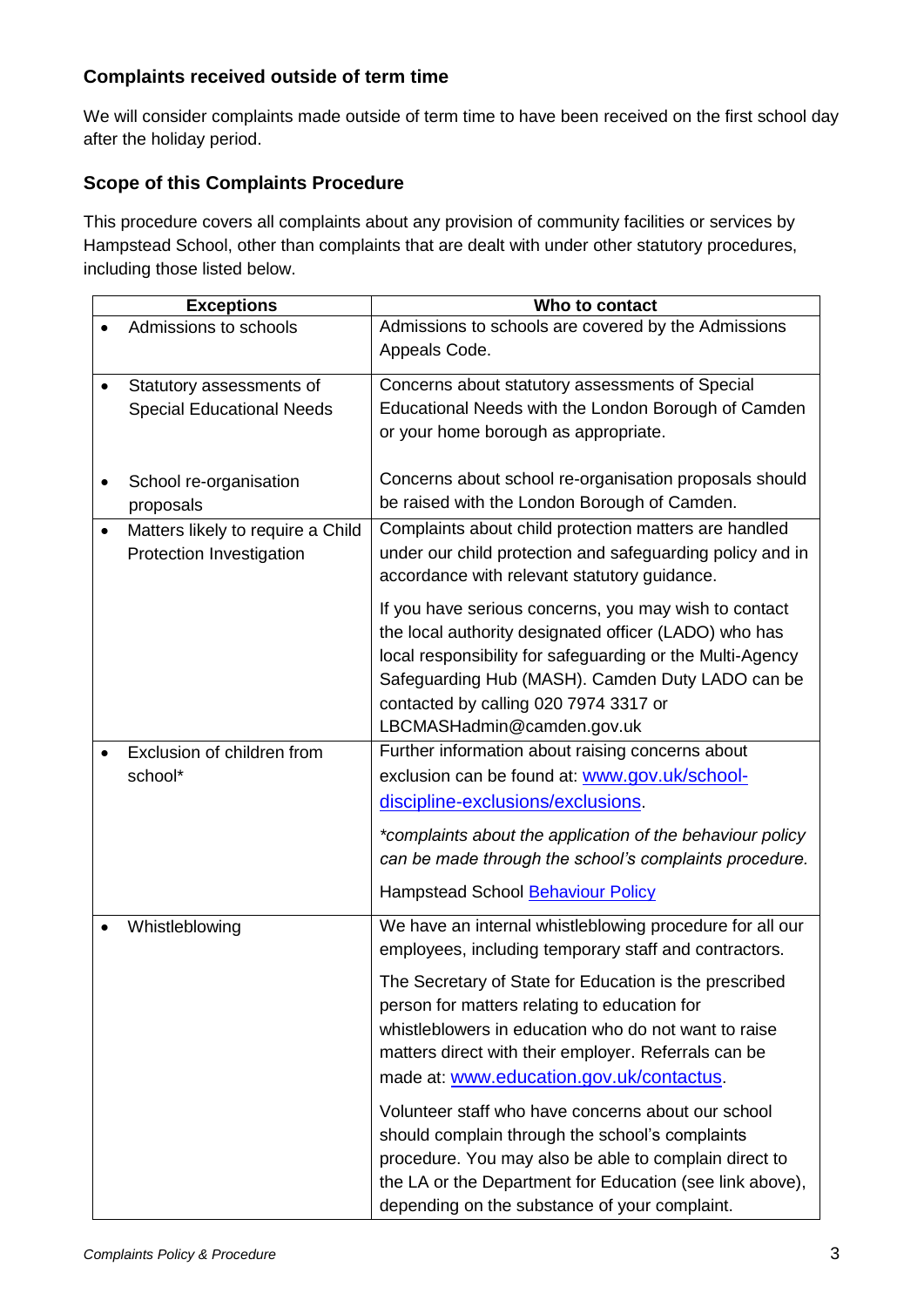| Staff grievances                                                                                   | Complaints from staff will be dealt with under the<br>school's internal grievance procedures.                                                                                                                                                                                                                                                                                                         |
|----------------------------------------------------------------------------------------------------|-------------------------------------------------------------------------------------------------------------------------------------------------------------------------------------------------------------------------------------------------------------------------------------------------------------------------------------------------------------------------------------------------------|
| Staff conduct                                                                                      | Complaints about staff will be dealt with under the<br>school's internal disciplinary procedures, if appropriate.                                                                                                                                                                                                                                                                                     |
|                                                                                                    | Complainants will not be informed of any disciplinary<br>action taken against a staff member as a result of a<br>complaint. However, the complainant will be notified that<br>the matter is being addressed.                                                                                                                                                                                          |
| Complaints about services<br>provided by other providers<br>using school premises or<br>facilities | Providers should have their own complaints procedure to<br>deal with complaints about service. Please contact them<br>directly. This does not apply to extra-curricular provision<br>arranged and offered by the school, but delivered by an<br>external provider.                                                                                                                                    |
| National Curriculum - content                                                                      | Please contact the Department for Education at:<br>www.education.gov.uk/contactus                                                                                                                                                                                                                                                                                                                     |
| <b>Teacher Assessed Grades</b><br>2021                                                             | Appeals against Teacher Assessed Grades, on whatever<br>grounds will not be considered under this policy. These<br>are dealt with inline with the Joint Council for<br>Qualifications guidance on appeals. In the event of an<br>appeal against a centre review or on the grounds that<br>academic judgement was not reasonable, these should<br>be made to the exam board in line with their process |

If other bodies are investigating aspects of the complaint, for example the police, local authority (LA) safeguarding teams or Tribunals, this may impact on our ability to adhere to the timescales within this procedure or result in the procedure being suspended until those public bodies have completed their investigations.

If a complainant commences legal action against Hampstead School in relation to their complaint, we will consider whether to suspend the complaints procedure in relation to their complaint until those legal proceedings have concluded.

### **Resolving complaints**

At each stage in the procedure, Hampstead School wants to resolve the complaint. If appropriate, we will acknowledge that the complaint is upheld in whole or in part. In addition, we may offer one or more of the following:

- an explanation
- an admission that the situation could have been handled differently or better
- an assurance that we will try to ensure the event complained of will not recur
- an explanation of the steps that have been or will be taken to help ensure that it will not happen again and an indication of the timescales within which any changes will be made
- an undertaking to review school policies in light of the complaint
- an apology.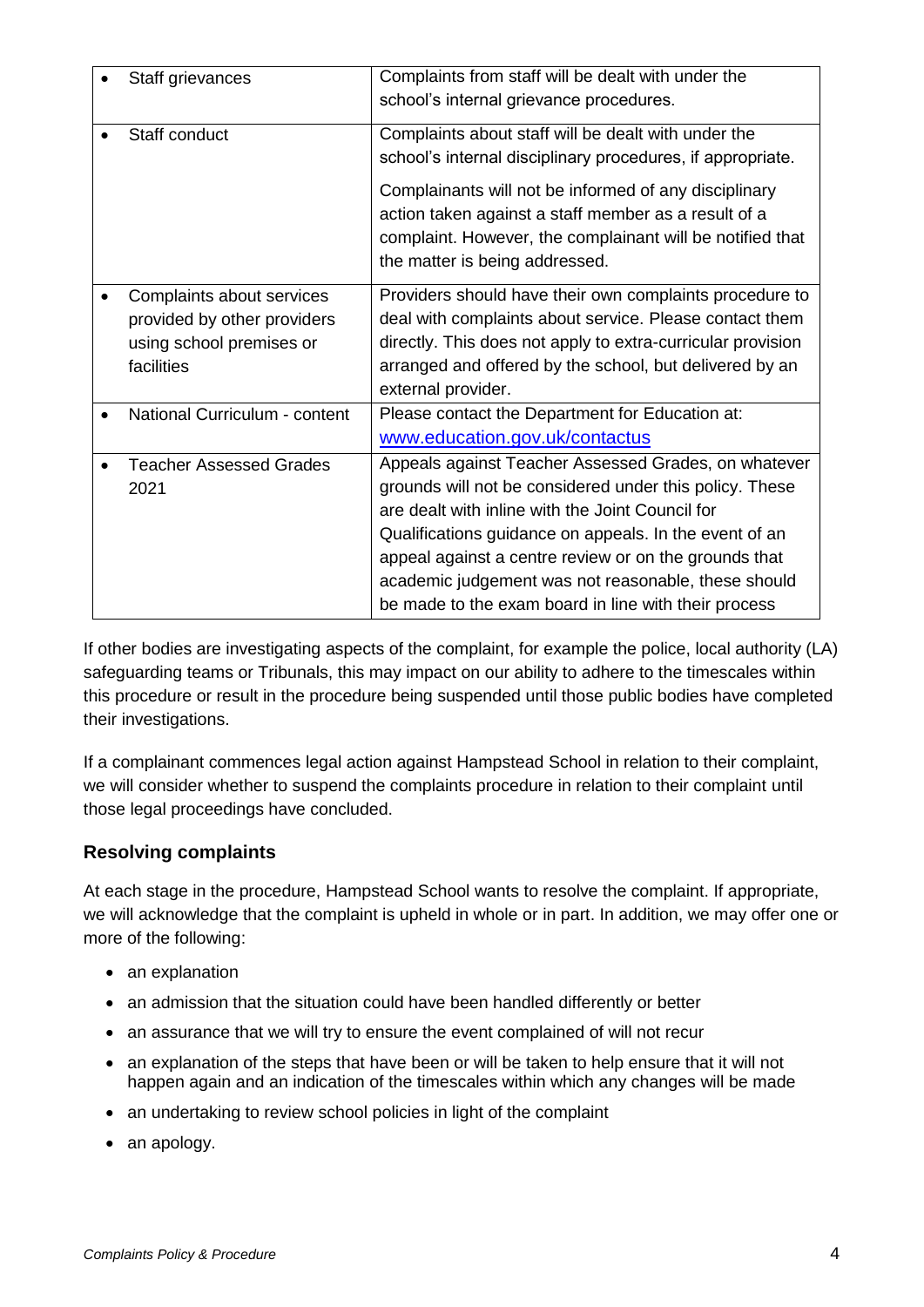### **Withdrawal of a Complaint**

If a complainant wishes to withdraw their complaint, we will ask them to confirm this in writing.

### **Stage 1**

Formal complaints must be made to the Head (unless they are about the Head), via the Administration Office. This may be done in person, in writing (preferably on the Complaint Form), or by telephone.

The Head will record the date the complaint is received and will acknowledge receipt of the complaint in writing (either by letter or email) within 3 school days.

Within this response, the Head will seek to clarify the nature of the complaint, ask what remains unresolved and what outcome the complainant would like to see. The Head can consider whether a face to face meeting is the most appropriate way of doing this.

*Note: The Head may delegate the investigation to another member of the school's senior leadership team but not the decision as to the final response.*

During the investigation, the Head (or investigator) will:

- if necessary, interview those involved in the matter and/or those complained of, allowing them to be accompanied if they wish
- keep a written record of any meetings/interviews in relation to their investigation.

At the conclusion of their investigation, the Head will provide a formal written response within 20 school days of the date of receipt of the complaint.

If the Head is unable to meet this deadline, they will provide the complainant with an update and revised response date.

The response will detail any actions taken to investigate the complaint and provide a full explanation of the decision made and the reason(s) for it. Where appropriate, it will include details of actions Hampstead School will take to resolve the complaint.

The Head will advise the complainant of how to escalate their complaint should they remain dissatisfied with the outcome of Stage 1.

*The aim of our complaints procedure is to reach a resolution for all parties. If, at the conclusion of Stage 1, the complainant remains unsatisfied and wishes to progress to Stage 2, the Chair will consider whether it would be appropriate for the actions in Stage 1 to be repeated by a suitably skilled governor prior to the commencement of Stage 2.* 

*Where such a decision is taken, it will ensure either that the complaint can be resolved prior to a Stage 2 hearing or that the Stage 2 hearing has a wider evidence base, with any concerns regarding the school fully reviewed in advance.* 

If the complaint is about the Head or a member of the governing body (including the Chair or Vice-Chair), a suitably skilled governor will be appointed to complete all the actions at Stage 1.

Complaints about the Head or member of the governing body must be made to the Clerk, via the Administration Office.

If the complaint is:

• jointly about the Chair and Vice Chair or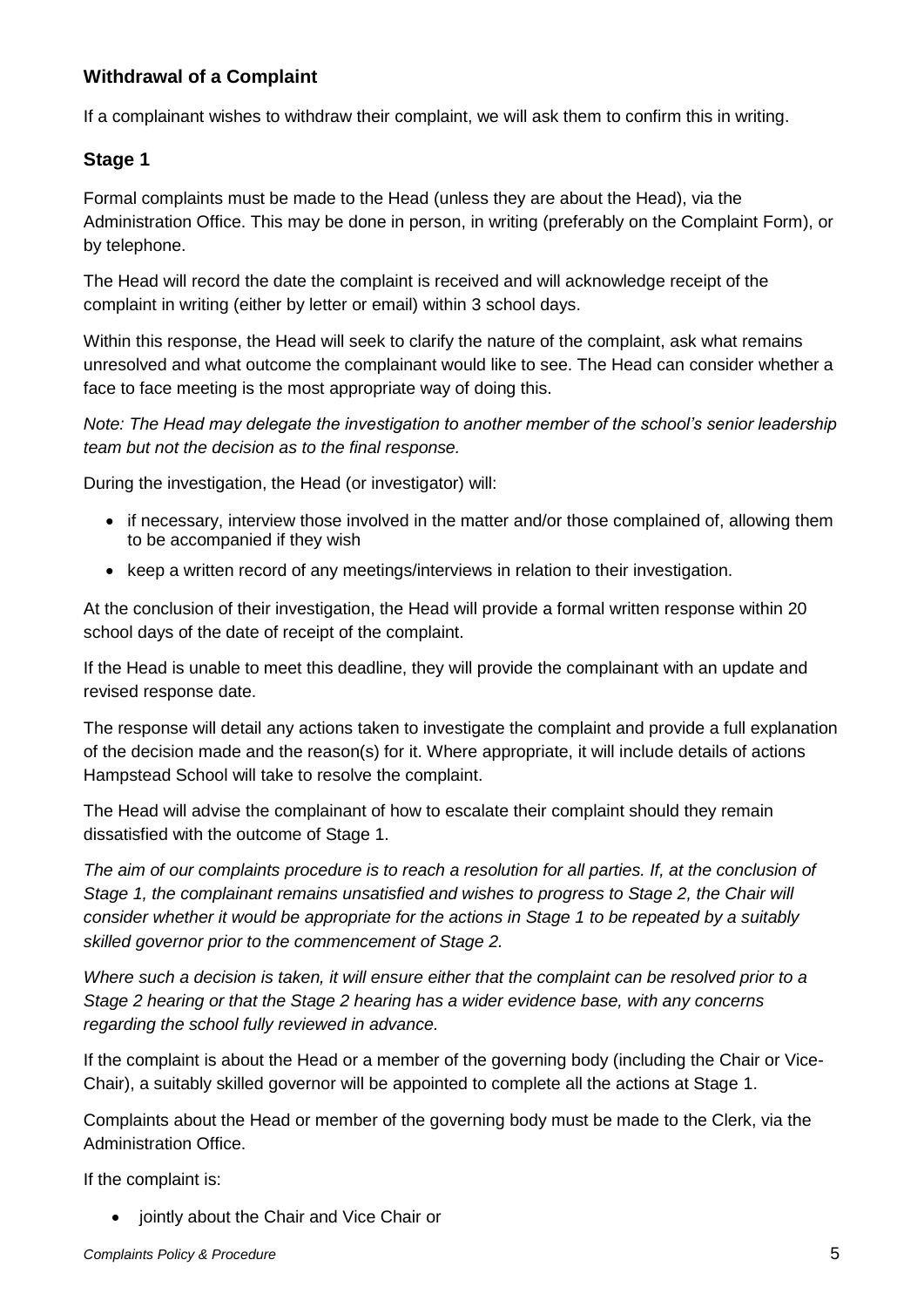- the entire governing body or
- the majority of the governing body

Stage 1 will be considered by an independent investigator appointed by the governing body, with the support of the London Borough of Camden or At the conclusion of their investigation, the independent investigator will provide a formal written response.

## **Stage 2**

If the complainant is dissatisfied with the outcome at Stage 1 and wishes to take the matter further, they can escalate the complaint to Stage 2 – a meeting with members of the governing body's complaints committee, which will be formed of the first three, impartial governors available. This is the final stage of the complaints procedure.

A request to escalate to Stage 2 must be made to the Clerk, via the Administration Office, within 10 school days of receipt of the Stage 1 response.

The Clerk will record the date the complaint is received and acknowledge receipt of the complaint in writing (either by letter or email) within 5 school days.

Requests received outside of this time frame will only be considered if exceptional circumstances apply.

The Clerk will write to the complainant to inform them of the date of the meeting. They will aim to convene a meeting within 20 school days of receipt of the Stage 2 request. If this is not possible, the Clerk will provide an anticipated date and keep the complainant informed.

If the complainant rejects the offer of three proposed dates, without good reason, the Committee will decide when to hold the meeting. It will then proceed in the complainant's absence on the basis of written submissions from both parties.

The complaints committee will consist of at least three governors with no prior involvement or knowledge of the complaint. Prior to the meeting, they will decide amongst themselves who will act as the Chair of the Complaints Committee. If there are fewer than three governors from Hampstead School available, the Clerk will source any additional, independent governors through their LA's Governor Services team, in order to make up the committee. Alternatively, an entirely independent committee may be convened to hear the complaint at Stage 2.

The committee will decide whether to deal with the complaint by inviting parties to a meeting or through written representations, but in making their decision they will be sensitive to the complainant's needs.

If the complainant is invited to attend the meeting, they may bring someone along to provide support. This can be a relative or friend. Generally, we do not encourage either party to bring legal representatives to the committee meeting. However, there may be occasions when legal representation is appropriate.

For instance, if a school employee is called as a witness in a complaint meeting, they may wish to be supported by union and/or legal representation.

*Note: Complaints about staff conduct will not generally be handled under this complaints procedure. Complainants will be advised that any staff conduct complaints will be considered under staff disciplinary procedures, if appropriate, but outcomes will not be shared with them.*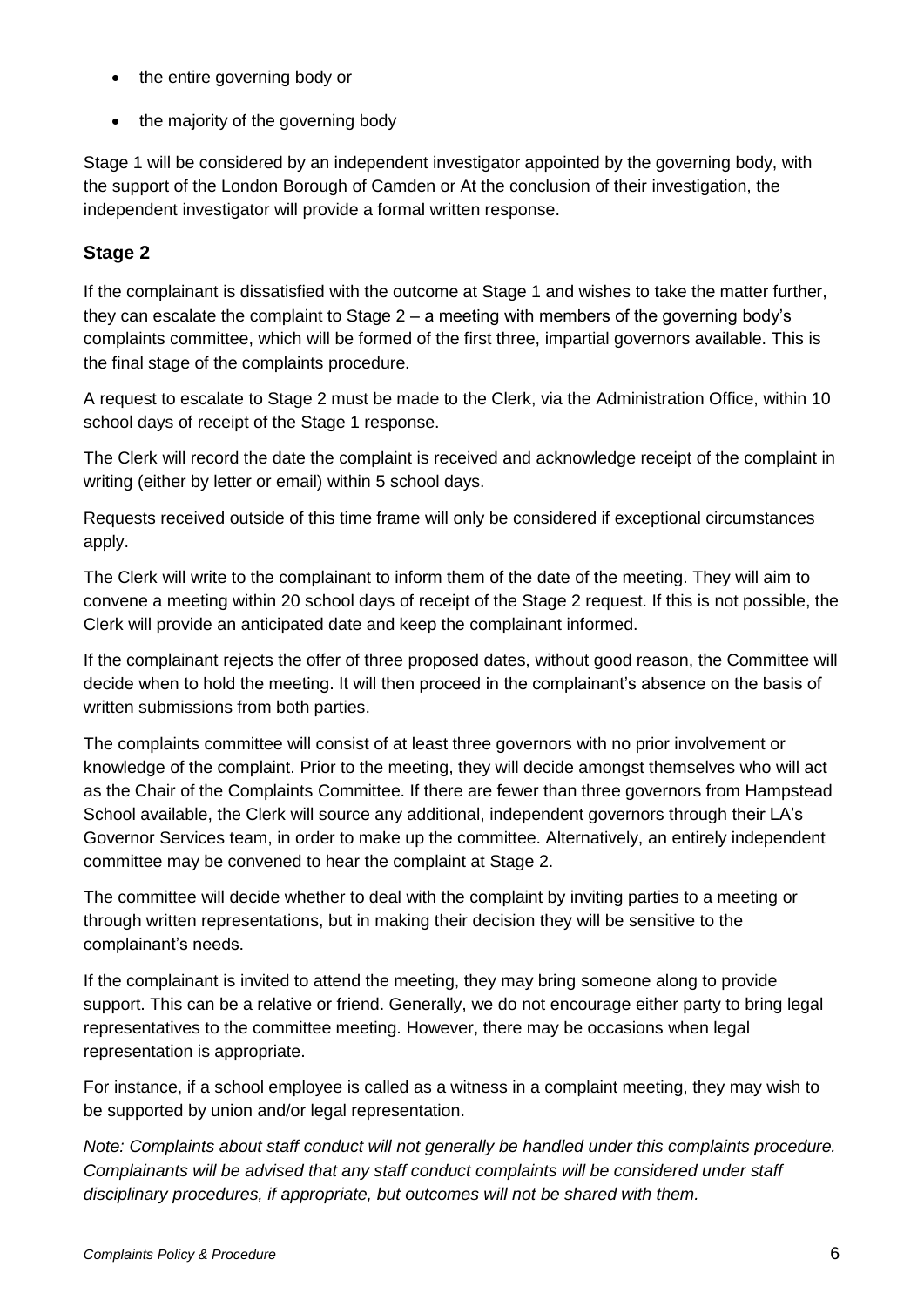Representatives from the media are not permitted to attend.

At least 8 school days before the meeting, the Clerk will:

- confirm and notify the complainant of the date, time and venue of the meeting, ensuring that, if the complainant is invited, the dates are convenient to all parties and that the venue and proceedings are accessible
- request copies of any further written material to be submitted to the committee at least 5 school days before the meeting.

Any written material will be circulated to all parties at least 5 school days before the date of the meeting. The committee will not normally accept, as evidence, recordings of conversations that were obtained covertly and without the informed consent of all parties being recorded.

The committee will also not review any new complaints at this stage or consider evidence unrelated to the initial complaint to be included. New complaints must be dealt with from Stage 1 of the procedure.

The meeting will be held in private. Electronic recordings of meetings or conversations are not normally permitted unless a complainant's own disability or special needs require it. Prior knowledge and consent of all parties attending must be sought before meetings or conversations take place. Consent will be recorded in any minutes taken.

The committee will consider the complaint and all the evidence presented. The committee can:

- uphold the complaint in whole or in part
- dismiss the complaint in whole or in part.

If the complaint is upheld in whole or in part, the committee will:

- decide on the appropriate action to be taken to resolve the complaint
- where appropriate, recommend changes to the school's systems or procedures to prevent similar issues in the future.

The Chair of the Committee will provide the complainant and Hampstead School with a full explanation of their decision and the reason(s) for it, in writing, within 15 school days.

The letter to the complainant will include details of how to contact the Department for Education if they are dissatisfied with the way their complaint has been handled by Hampstead School.

If the complaint is:

- jointly about the Chair and Vice Chair or
- the entire governing body or
- the majority of the governing body

Stage 2 will be heard by a committee of independent, co-opted governors.

The response will detail any actions taken to investigate the complaint and provide a full explanation of the decision made and the reason(s) for it. Where appropriate, it will include details of actions Hampstead School will take to resolve the complaint.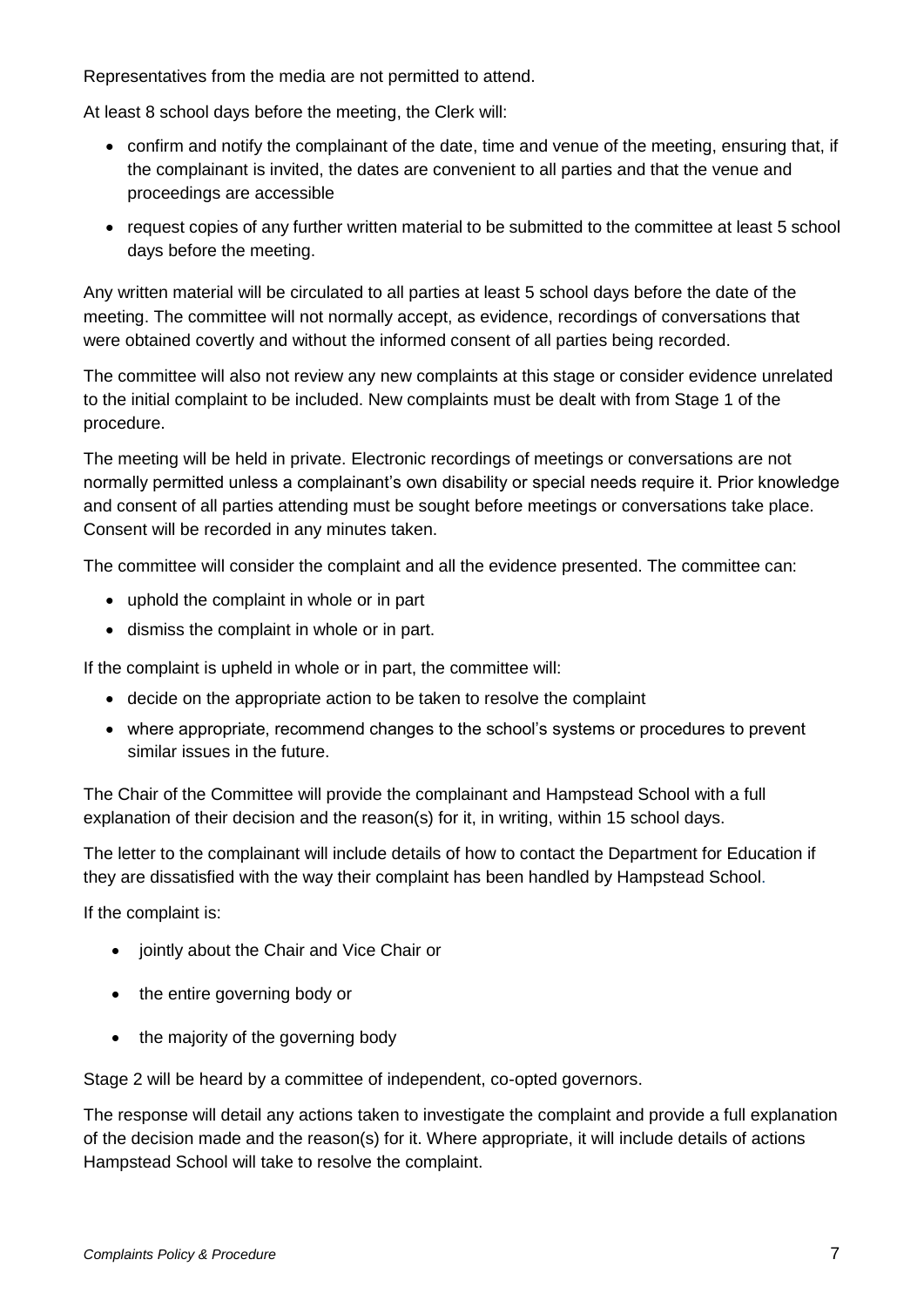The response will also advise the complainant of how to escalate their complaint should they remain dissatisfied.

### **Next Steps**

If the complainant believes the school did not handle their complaint in accordance with the published complaints procedure or they acted unlawfully or unreasonably in the exercise of their duties under education law, they can contact the Department for Education after they have completed Stage 2.

The Department for Education will not normally reinvestigate the substance of complaints or overturn any decisions made by Hampstead School. They will consider whether Hampstead School has adhered to education legislation and any statutory policies connected with the complaint.

The complainant can refer their complaint to the Department for Education online at: [www.education.gov.uk/contactus,](http://www.education.gov.uk/contactus) by telephone on: 0370 000 2288 or by writing to:

Department for Education Piccadilly Gate Store Street **Manchester** M1 2WD

**Signed:** \_\_\_\_\_\_\_\_*Paul Stratton*\_\_\_\_\_\_\_\_\_\_\_\_ **Date:** \_\_\_\_*18 July 2019*\_\_\_\_\_\_\_\_\_\_ *Chair of Quality Assurance Committee*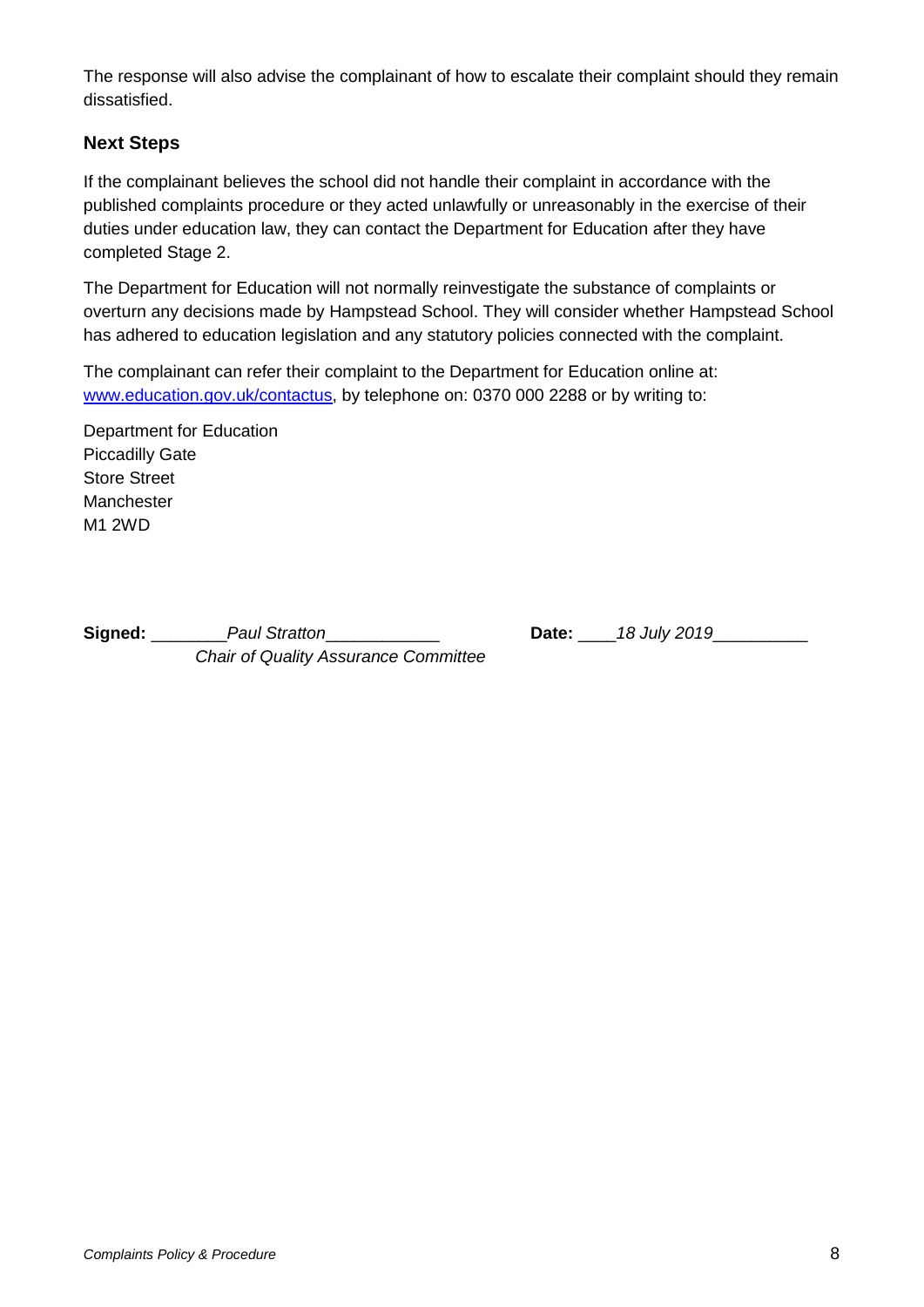

# **POLICY FOR MANAGING SERIAL & UNREASONABLE COMPLAINTS**

Hampstead School is committed to dealing with all complaints fairly and impartially, and to providing a high quality service to those who complain. We will not normally limit the contact complainants have with our school. However, we do not expect our staff to tolerate unacceptable behaviour and will take action to protect staff from that behaviour, including that which is abusive, offensive or threatening.

Hampstead School defines unreasonable behaviour as that which hinders our consideration of complaints because of the frequency or nature of the complainant's contact with the school, such as, if the complainant:

- refuses to articulate their complaint or specify the grounds of a complaint or the outcomes sought by raising the complaint, despite offers of assistance
- refuses to co-operate with the complaints investigation process
- refuses to accept that certain issues are not within the scope of the complaints procedure
- insists on the complaint being dealt with in ways which are incompatible with the complaints procedure or with good practice
- introduces trivial or irrelevant information which they expect to be taken into account and commented on
- raises large numbers of detailed but unimportant questions, and insists they are fully answered, often immediately and to their own timescales
- makes unjustified complaints about staff who are trying to deal with the issues, and seeks to have them replaced
- changes the basis of the complaint as the investigation proceeds
- repeatedly makes the same complaint (despite previous investigations or responses concluding that the complaint is groundless or has been addressed)
- refuses to accept the findings of the investigation into that complaint where the school's complaint procedure has been fully and properly implemented and completed including referral to the Department for Education
- seeks an unrealistic outcome
- makes excessive demands on school time by frequent, lengthy and complicated contact with staff regarding the complaint in person, in writing, by email and by telephone while the complaint is being dealt with
- uses threats to intimidate
- uses abusive, offensive or discriminatory language or violence
- knowingly provides falsified information
- publishes unacceptable information on social media or other public forums.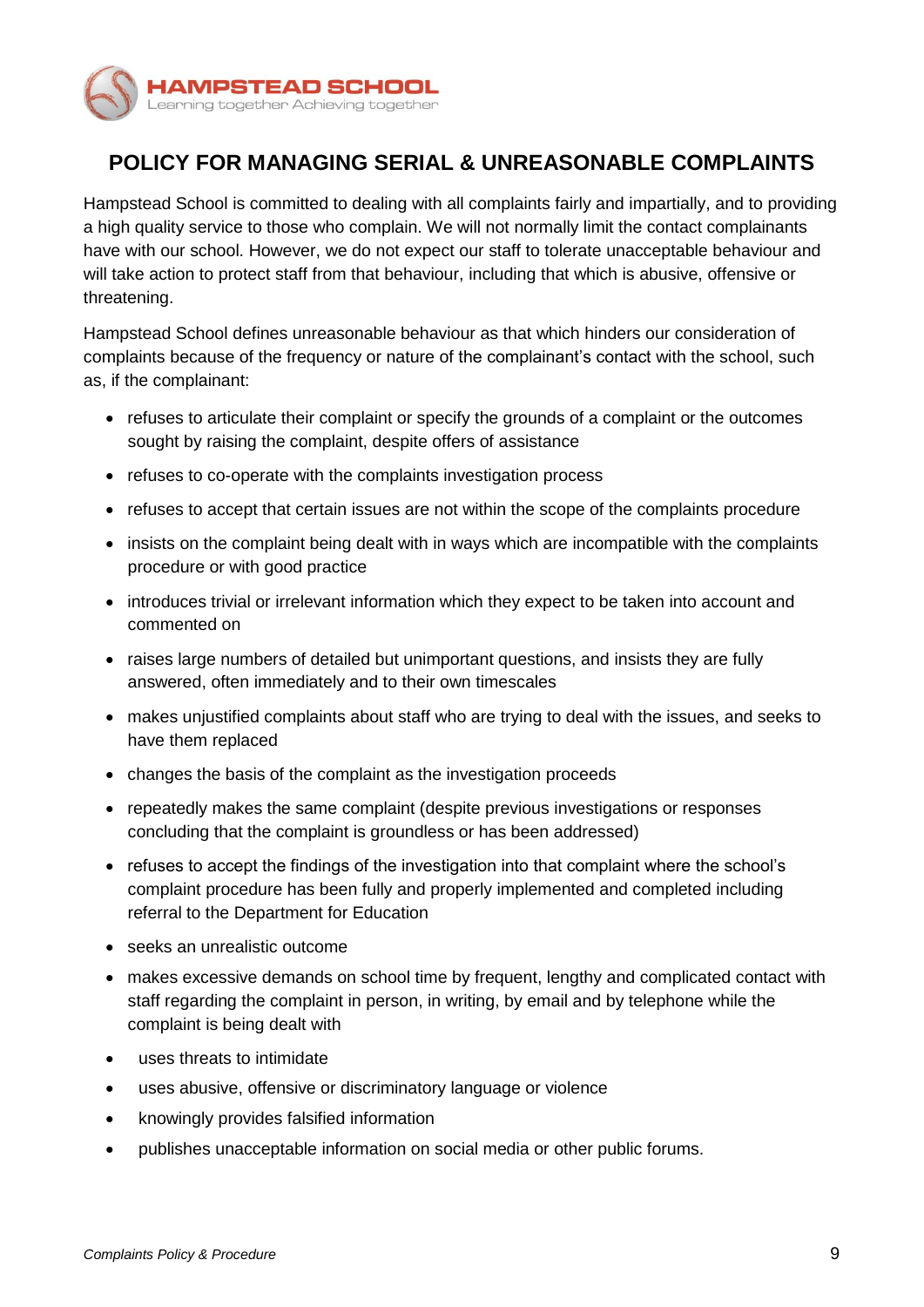Complainants should try to limit their communication with the school that relates to their complaint, while the complaint is being progressed. It is not helpful if repeated correspondence is sent (either by letter, phone, email or text), as it could delay the outcome being reached.

Whenever possible, the Head or Chair of Governors will discuss any concerns with the complainant informally before applying an '*unreasonable'* marking.

If the behaviour continues, the Head will write to the complainant explaining that their behaviour is unreasonable and ask them to change it. For complainants who excessively contact Hampstead School causing a significant level of disruption, we may specify methods of communication and limit the number of contacts in a communication plan. This will be reviewed after six months.

In response to any serious incident of aggression or violence, we will immediately inform the police and communicate our actions in writing. This may include barring an individual from Hampstead School.

**Signed:** \_\_\_\_\_\_\_\_\_\_ Paul Stratton\_\_\_\_\_\_\_\_ *Chair of Quality Assurance Committee*

| 18 July 2019<br>Date: |  |
|-----------------------|--|
|-----------------------|--|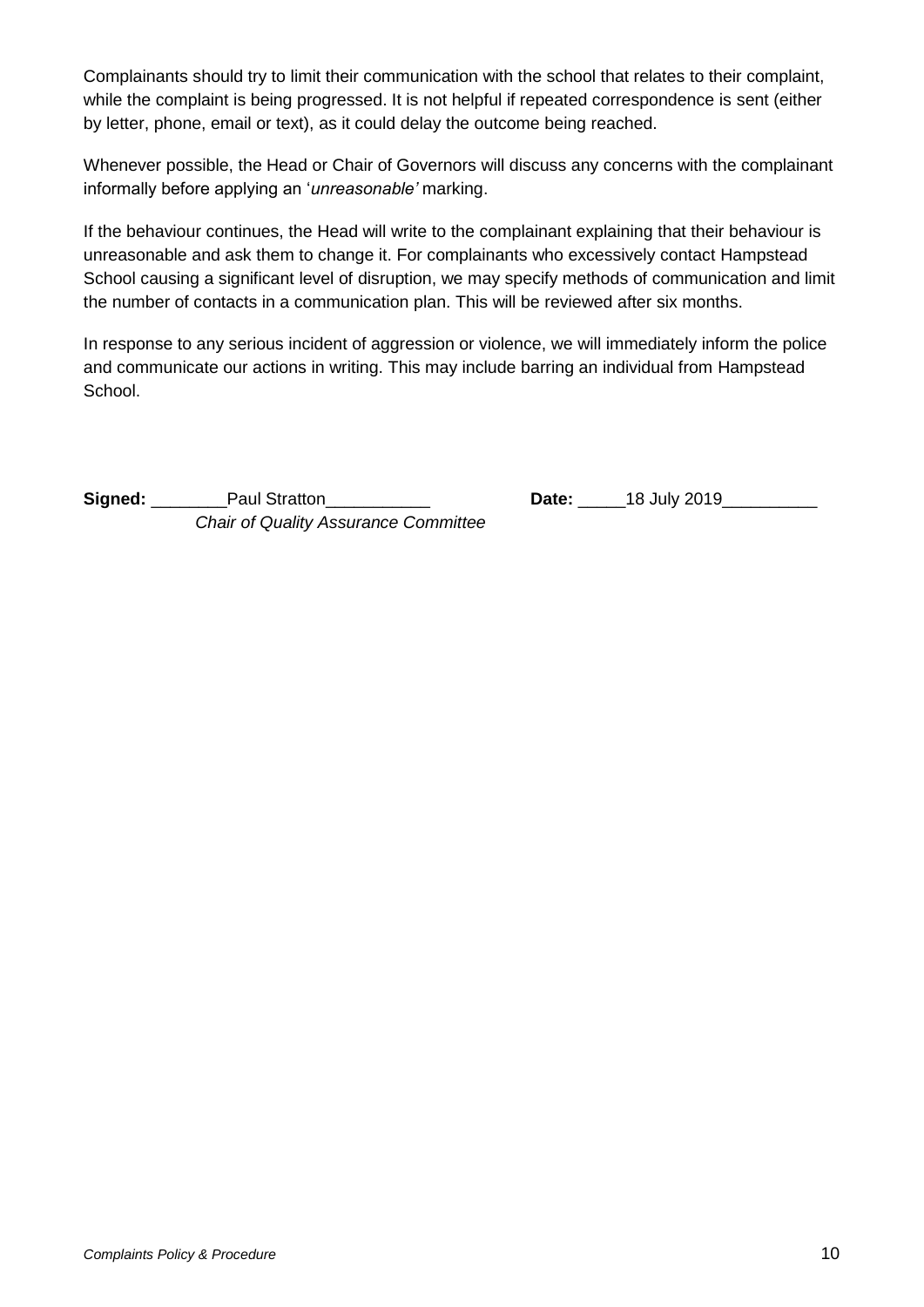

# **Appendix 1 - Complaint Form**

Please complete and return to the Head/ Head's PA/ Clerk to Governing Body via the Administration Office who will acknowledge receipt and explain what action will be taken.

| Your name:                                                                                                     |
|----------------------------------------------------------------------------------------------------------------|
| Pupil's name (if relevant):                                                                                    |
| Your relationship to the pupil (if relevant):                                                                  |
| Address:                                                                                                       |
| Postcode:                                                                                                      |
| Day time telephone number:<br>Evening telephone number:                                                        |
| Please give details of your complaint, including whether you have spoken to anybody at<br>the school about it. |
|                                                                                                                |
|                                                                                                                |
|                                                                                                                |
|                                                                                                                |
|                                                                                                                |
|                                                                                                                |
|                                                                                                                |
|                                                                                                                |
|                                                                                                                |
|                                                                                                                |
|                                                                                                                |
|                                                                                                                |
|                                                                                                                |
|                                                                                                                |
|                                                                                                                |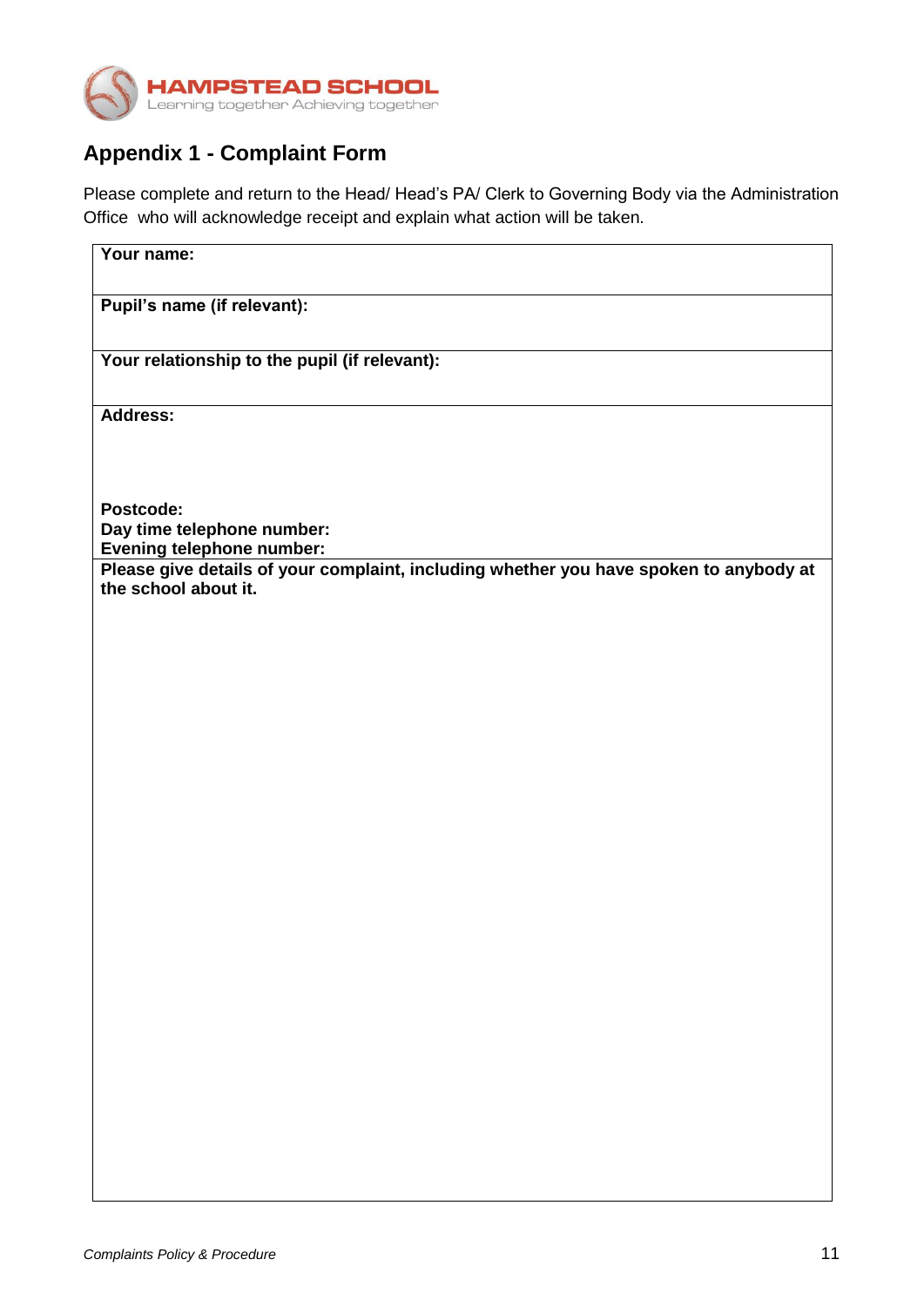| What actions do you feel might resolve the problem at this stage? |
|-------------------------------------------------------------------|
|                                                                   |
|                                                                   |
|                                                                   |
|                                                                   |
|                                                                   |
|                                                                   |
|                                                                   |
|                                                                   |
|                                                                   |
|                                                                   |
|                                                                   |
|                                                                   |
|                                                                   |
|                                                                   |
| Are you attaching any paperwork? If so, please give details.      |
|                                                                   |
|                                                                   |
|                                                                   |
|                                                                   |
|                                                                   |
|                                                                   |
|                                                                   |
|                                                                   |
|                                                                   |
|                                                                   |
|                                                                   |
| Signature:                                                        |
|                                                                   |
| Date:                                                             |
|                                                                   |
| <b>Official use</b>                                               |
| Date acknowledgement sent:                                        |
| By who:                                                           |
|                                                                   |
|                                                                   |
| <b>Complaint referred to:</b>                                     |
|                                                                   |
|                                                                   |
| Date:                                                             |
|                                                                   |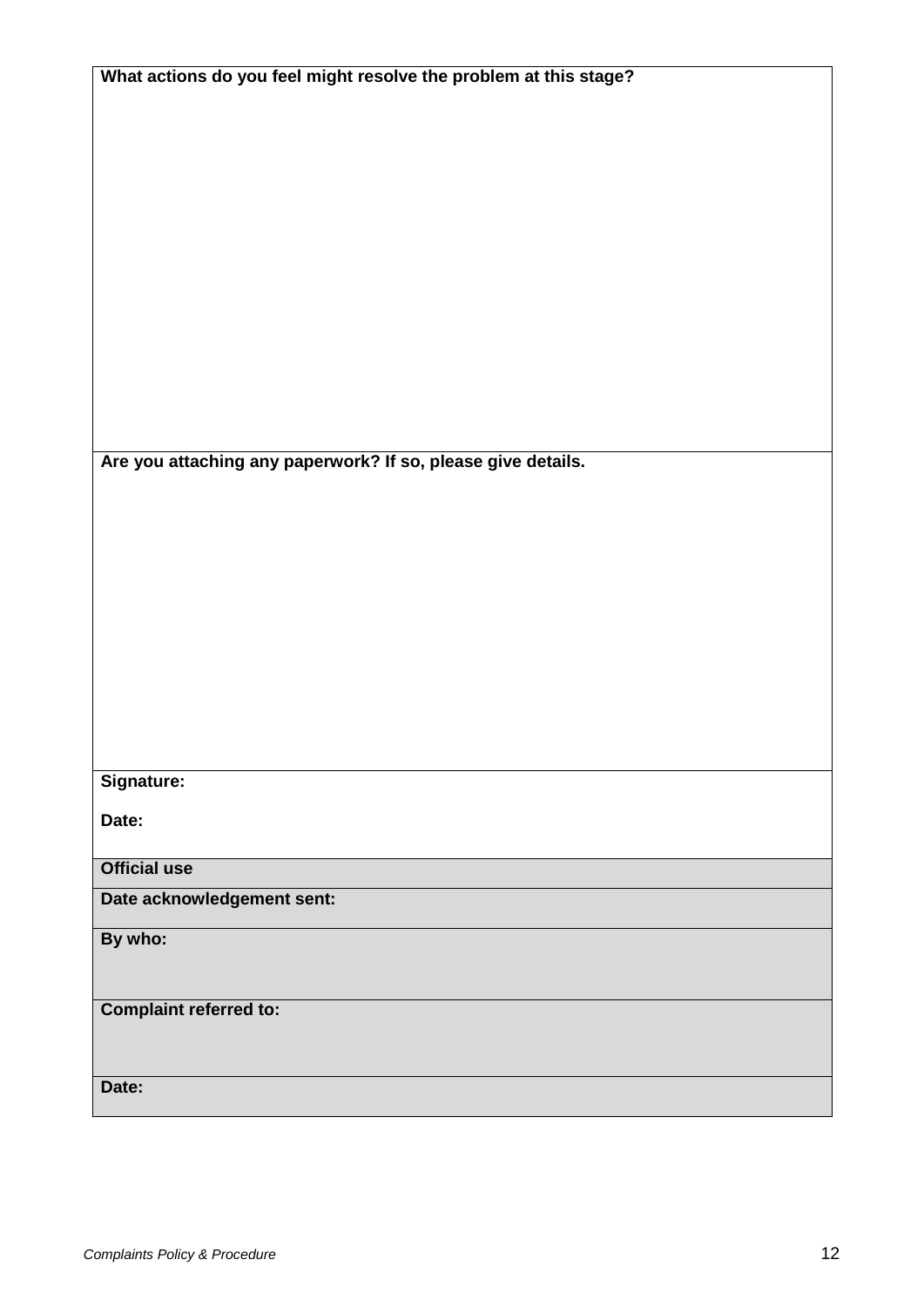

# **Appendix 2 - Roles and Responsibilities**

### **Complainant**

The complainant will receive a more effective response to the complaint if they:

- explain the complaint in full as early as possible
- co-operate with the school in seeking a solution to the complaint
- respond promptly to requests for information or meetings or in agreeing the details of the complaint
- ask for assistance as needed
- treat all those involved in the complaint with respect
- refrain from publicising the details of their complaint on social media and respect confidentiality.

### **Investigator**

The investigator's role is to establish the facts relevant to the complaint by:

- providing a comprehensive, open, transparent and fair consideration of the complaint through:
	- $\circ$  sensitive and thorough interviewing of the complainant to establish what has happened and who has been involved
	- o interviewing staff and children/young people and other people relevant to the complaint
	- o consideration of records and other relevant information
	- o analysing information
- liaising with the complainant and the complaints co-ordinator as appropriate to clarify what the complainant feels would put things right.

The investigator should:

- conduct interviews with an open mind and be prepared to persist in the questioning
- keep notes of interviews or arrange for an independent note taker to record minutes of the meeting
- ensure that any papers produced during the investigation are kept securely pending any appeal
- be mindful of the timescales to respond
- prepare a comprehensive report for the Head or complaints committee that sets out the facts, identifies solutions and recommends courses of action to resolve problems.

The Head or complaints committee will then determine whether to uphold or dismiss the complaint and communicate that decision to the complainant, providing the appropriate escalation details.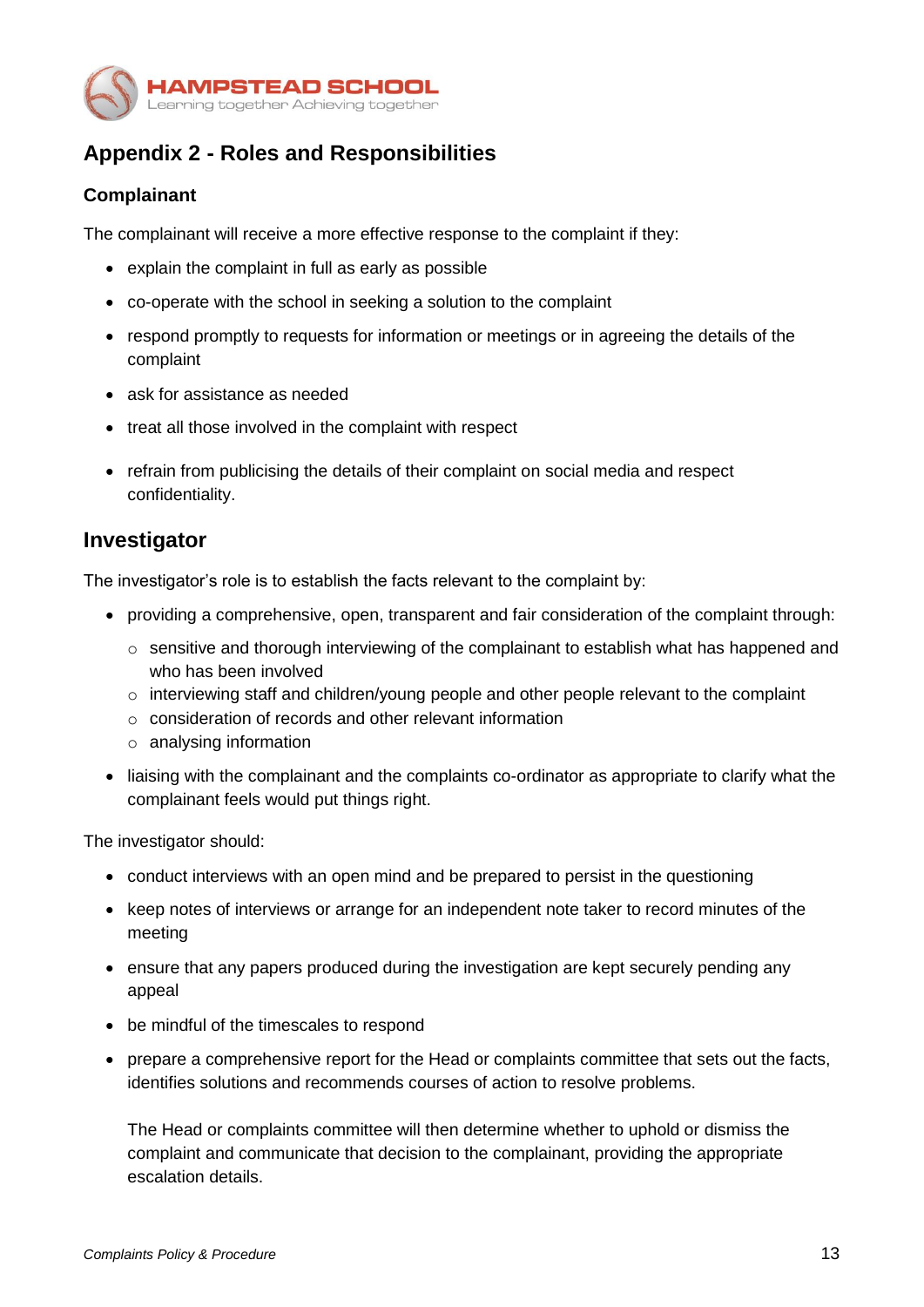### **Complaints Co-ordinator**

The complaints co-ordinator should:

- ensure that the complainant is fully updated at each stage of the procedure
- liaise with staff members, Head, Chair of Governors, Clerk and LAs (if appropriate) to ensure the smooth running of the complaints procedure
- be aware of issues regarding:
	- $\circ$  sharing third party information
	- $\circ$  additional support. This may be needed by complainants when making a complaint including interpretation support or where the complainant is a child or young person
- keep records

### **Clerk to the Governing Body**

The Clerk is the contact point for the complainant and the committee and should:

- ensure that all people involved in the complaint procedure are aware of their legal rights and duties, including any under legislation relating to school complaints, education law, the Equality Act 2010, the Freedom of Information Act 2000, the Data Protection Act (DPA) 2018 and the General Data Protection Regulations (GDPR)
- set the date, time and venue of the meeting, ensuring that the dates are convenient to all parties (if they are invited to attend) and that the venue and proceedings are accessible
- collate any written material relevant to the complaint (for example; stage 1 paperwork, school and complainant submissions) and send it to the parties in advance of the meeting within an agreed timescale
- record the proceedings
- circulate the minutes of the meeting
- notify all parties of the committee's decision.

### **Committee Chair**

The committee's chair, who is nominated in advance of the complaint meeting, should ensure that:

- both parties are asked (via the Clerk) to provide any additional information relating to the complaint by a specified date in advance of the meeting
- the meeting is conducted in an informal manner, is not adversarial, and that, if all parties are invited to attend, everyone is treated with respect and courtesy
- complainants who may not be used to speaking at such a meeting are put at ease. This is particularly important if the complainant is a child/young person
- the remit of the committee is explained to the complainant
- written material is seen by everyone in attendance, provided it does not breach confidentiality or any individual's rights to privacy under the DPA 2018 or GDPR.

If a new issue arises it would be useful to give everyone the opportunity to consider and comment upon it; this may require a short adjournment of the meeting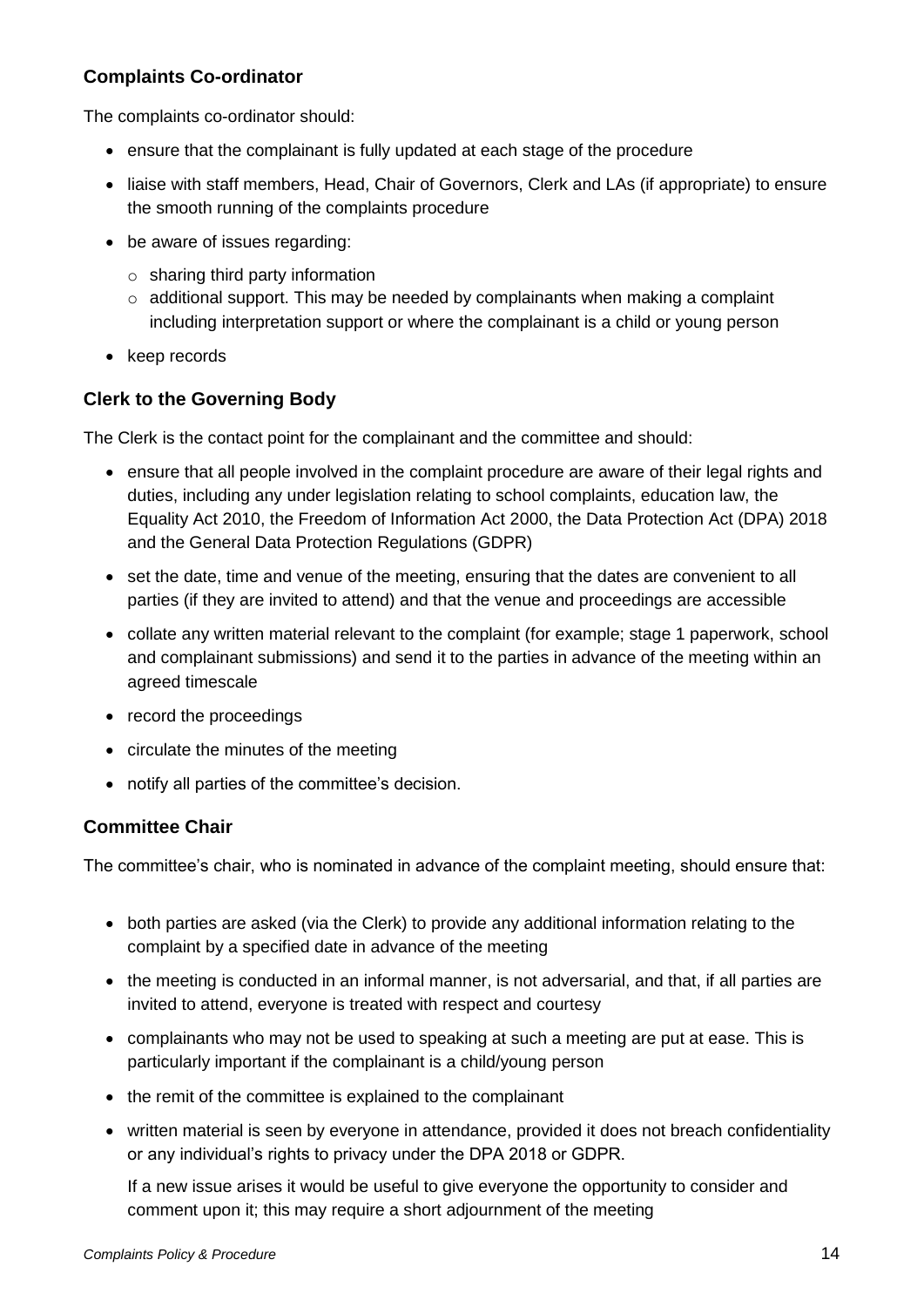- both the complainant and the school are given the opportunity to make their case and seek clarity, either through written submissions ahead of the meeting or verbally in the meeting itself
- the issues are addressed
- key findings of fact are made
- the committee is open-minded and acts independently
- no member of the committee has an external interest in the outcome of the proceedings or any involvement in an earlier stage of the procedure
- the meeting is minuted
- they liaise with the Clerk (and complaints co-ordinator, if the school has one).

### **Committee Member**

Committee members should be aware that:

• the meeting must be independent and impartial, and should be seen to be so

No governor may sit on the committee if they have had a prior involvement in the complaint or in the circumstances surrounding it.

• the aim of the meeting should be to resolve the complaint and achieve reconciliation between the school and the complainant

We recognise that the complainant might not be satisfied with the outcome if the meeting does not find in their favour. It may only be possible to establish the facts and make recommendations.

many complainants will feel nervous and inhibited in a formal setting

Parents/carers often feel emotional when discussing an issue that affects their child.

 extra care needs to be taken when the complainant is a child/young person and present during all or part of the meeting

Careful consideration of the atmosphere and proceedings should ensure that the child/young person does not feel intimidated.

The committee should respect the views of the child/young person and give them equal consideration to those of adults.

If the child/young person is the complainant, the committee should ask in advance if any support is needed to help them present their complaint. Where the child/young person's parent is the complainant, the committee should give the parent the opportunity to say which parts of the meeting, if any, the child/young person needs to attend.

However, the parent should be advised that agreement might not always be possible if the parent wishes the child/young person to attend a part of the meeting that the committee considers is not in the child/young person's best interests.

• the welfare of the child/young person is paramount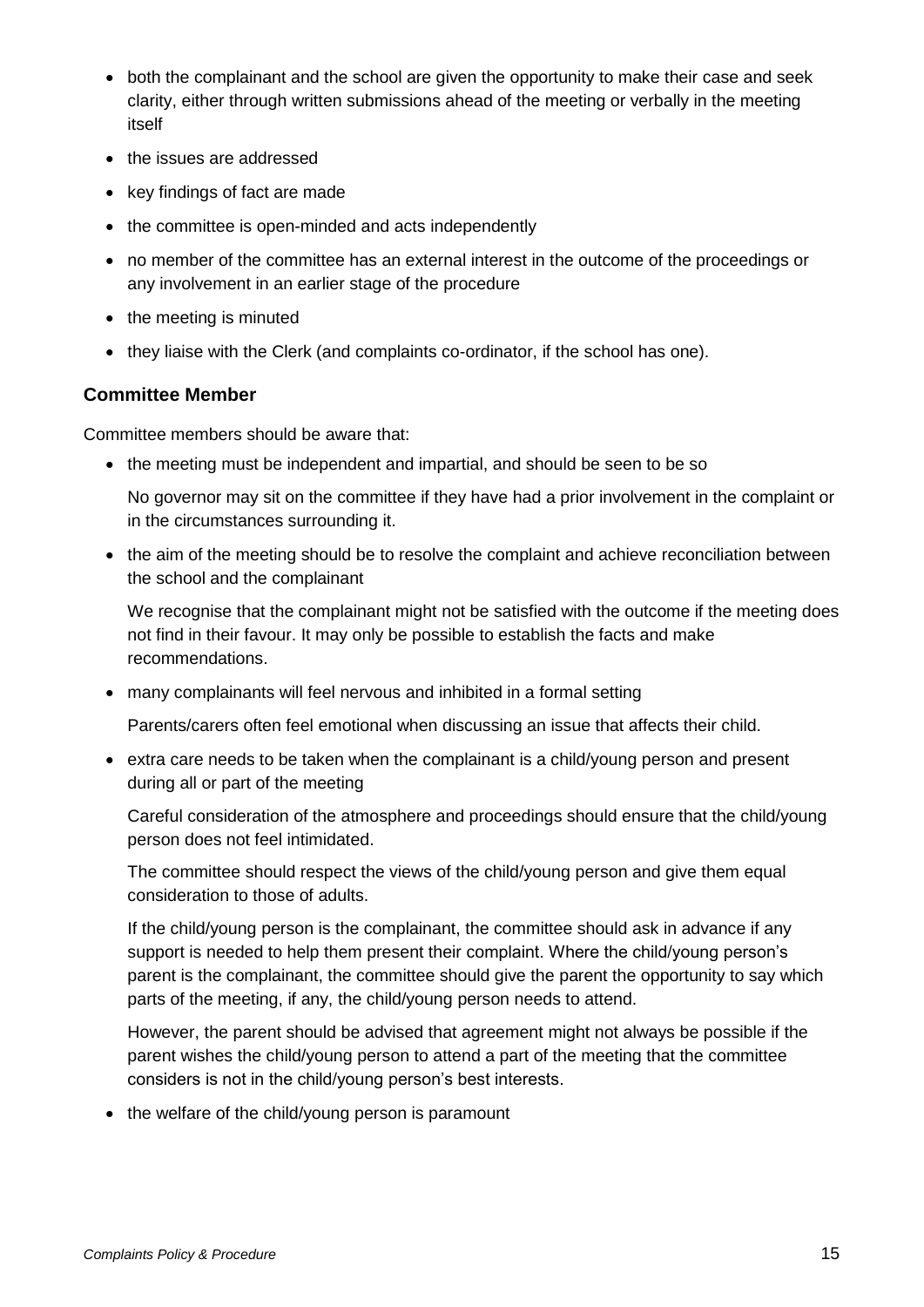

# **Appendix 3: Procedure for a Governors' Complaints Committee (Stage 2)**

#### **When should a complaints panel be convened?**

A committee will be convened if a complainant makes an appeal against a decision made by the head teacher at Stage 2 of the school's complaints procedure.

The complaint must be made in writing, outlining what action has been taken by the school so far and what desirable outcome the complainant would like. The complainant should state why the response made at Stage 1 was not satisfactory and what would satisfy their complaint.

The following sets out the procedure that will be followed when the Complaints Committee decide that a meeting will be held to resolve the complaint.

### **Who should attend?**

The Chair will invite the Head and/or Governor who carried out the Stage 1 investigation to attend the meeting and they will prepare a written report for the panel in response to the complaint.

Witnesses, including the Head if they are the subject of the complaint, are not required to attend. Both parties have the right to call witnesses however and both parties have the right to question all the witnesses if called. However, witnesses are only required to attend for the part of the hearing for which they give their evidence.

#### **The meeting**

The aim of the meeting will be to resolve the complaint and achieve reconciliation between the school and the complainant. However, it has to be recognised that sometimes it may only be possible to establish facts and make recommendations which will satisfy the complainant that their complaint has at least been taken seriously.

The panel will take into account that many parents are unused to dealing with groups of people in formal situations and may feel inhibited when speaking to the panel. The Chair will therefore ensure that the proceedings are as informal as possible.

If either party wishes to introduce previously undisclosed evidence or witnesses, it is in the interests of natural justice to adjourn the meeting so that the other side has time to consider and respond to the new evidence.

If the conduct of one of the parties is such that the hearing cannot proceed, the panel will adjourn. The panel may restart the hearing following the adjournment. However, if the conduct continues, it will decide to reach its decision based on written submissions, and will inform the parties of this in writing.

#### **The process**

Any party have the right to call witnesses if applicable (subject to the approval of the Chair) and all parties have the right to question all the witnesses. However, **witnesses are only required to attend for the part of the hearing for which they give their evidence**.

Whilst **the panel may ask clarifying questions of either party at any point**, the process of the complaint panel is as follows:-

*a.* Welcome and introductions from the Chair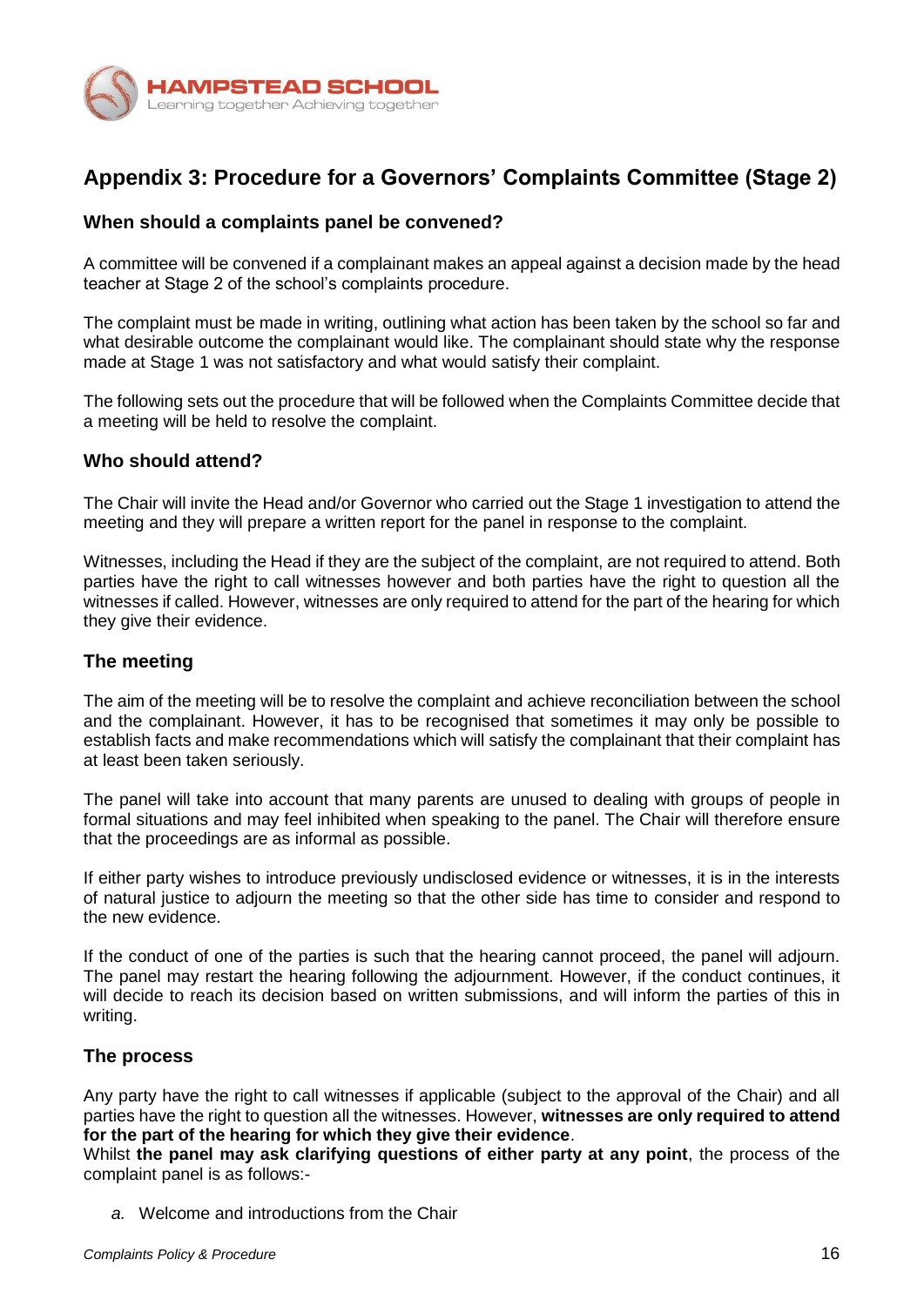- *b.* The Chair explains the purpose of the meeting, the procedure and that all written evidence has been made available to all parties
- *c.* Complainant is invited to explain their complaint, followed by any witnesses they wish to call. Witnesses should only attend that part of the meeting concerning themselves
- *d.* The head and/or the Governor (henceforth Investigator) who carried out the Stage 1 Investigation may then question both the complainant and the witnesses.
- *e.* The panel may then question both the complainant and the witnesses
- *f.* Investigator is invited to explain the school's actions, including those taken to address the complaint at Stage 1 and 2 of the procedure, followed by any witnesses for the school.
- *g.* The complainant may question both the Investigator and any witnesses the school wishes to call. At the conclusion of their evidence, each
- *h.* Any remaining witnesses to leave
- *i.* The head teacher is invited to make a final statement, briefly summing up their position. New evidence should not be introduced at this point.
- *j.* The complainant is invited to make a final statement, briefly summing up their position. New evidence should not be introduced at this point.
- *k.* The Chair of the Panel explains to the complainant and head teacher that the panel will now consider its decision, and that a written decision will be sent to both parties within 15 school days
- *l.* The complainant and the head teacher leave together
- *m.* Panel deliberations and decisions

#### **6.7 The decision**

- 6.7.1 The panel will then consider the complaint and all the evidence presented. They will:
	- Reach a unanimous, or at least a majority, decision on the complaint
	- Decide upon the appropriate action to be taken to resolve the complaint
	- Where appropriate, suggest recommended changes to the school's systems or procedures to ensure that problems of a similar nature do not happen again.
- 6.7.2 A written statement outlining the decision of the panel will be sent to the complainant within 15 school days. The letter to the complainant will explain whether a further appeal can be made and, if so, to whom (ordinarily, the Department for Education). A copy will be provided to the head teacher.
- 6.7.3 Generally this would be the end of the governing body's involvement in the complaint process. However, the governing body might also consider an appeal if a complainant is able to demonstrate that new information or evidence has come to light which was not available at the time of the original complaint and which might significantly affect the findings of the complaints panel.
- 6.7.4 The school will ensure that a copy of all correspondence and notes are kept on file in the school's records. These records will be kept separately from the pupil's personal records.